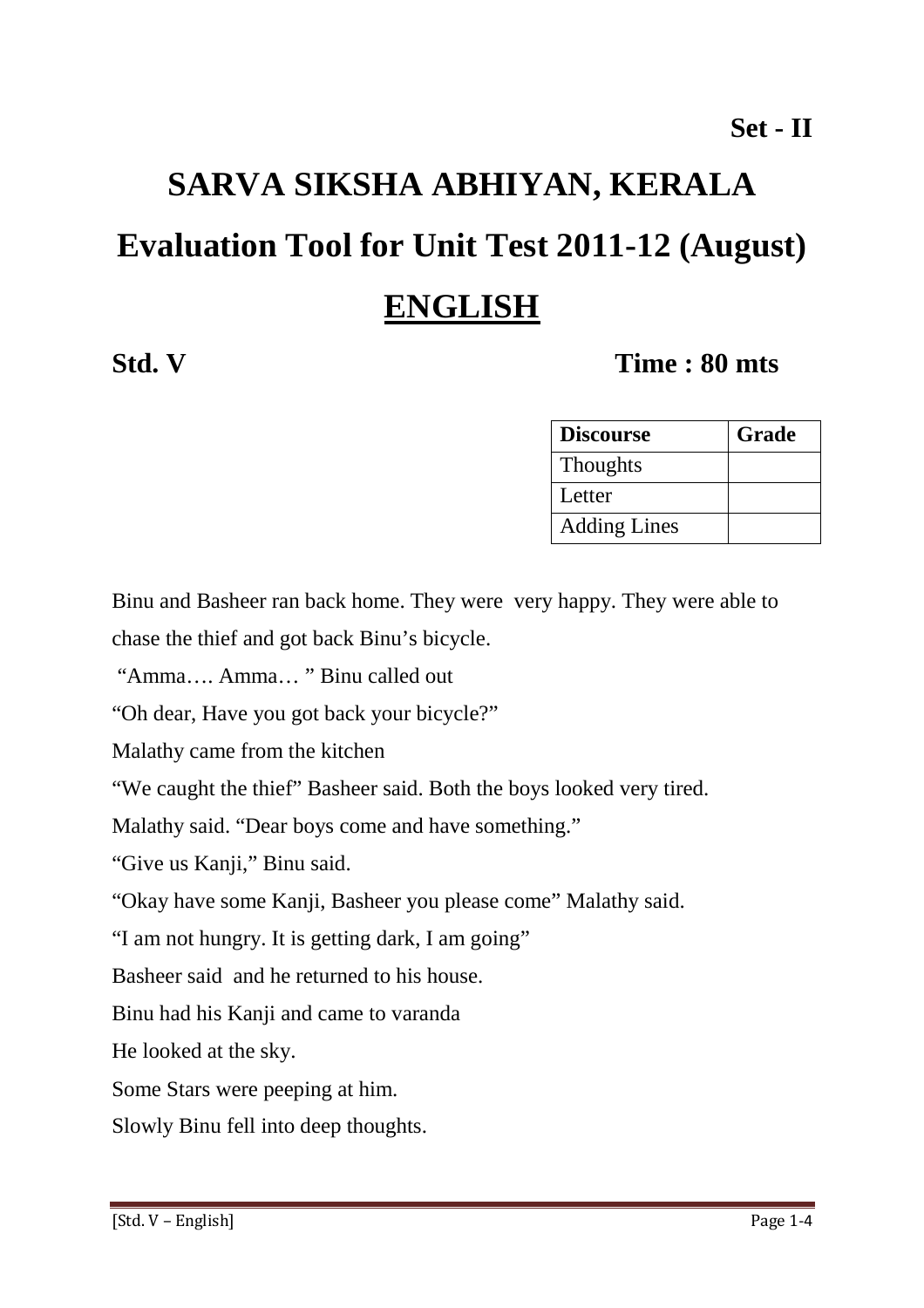# **Activity I : Write Binu's thoughts**

Hint : He is happy. Binu got back his bicycle with the help of Basheer.

"Binu…. Binu" Malathy called her son.

"Yes, Amma" Binu replied.

"Did you inform the police inspector that you got back the bicycle?" Malathy asked.

"No, Amma, we directly came back home.

"Shall I'll go to the Police Station now"

"No need, It is too late. You just write a letter to the Police Inspector informing him that you got back the bicycle"

# **Activity II : What might be the letter written by Binu ?**

"Tring …. Tring…."

Thy bicycle's bell rang.

'It is Basheer. I have to thank him."

"Good morning Basheer."

"Good morning Binu." said Basheer

"I never thought, I will get back my bicycle." Binu Said.

"Yes, yes, we got the bicycle back, but we couldn't bring the thief to the Police Station." Basheer Said.

"He dropped the bicycle and ran very fast" Binu recalled.

"Any way, we can enjoy, Come" Basheer said.

Binu and Basheer rode the bicycle.

The bicycle moved along the muddy road. Binu and Basheer were very happy. Binu began to sing.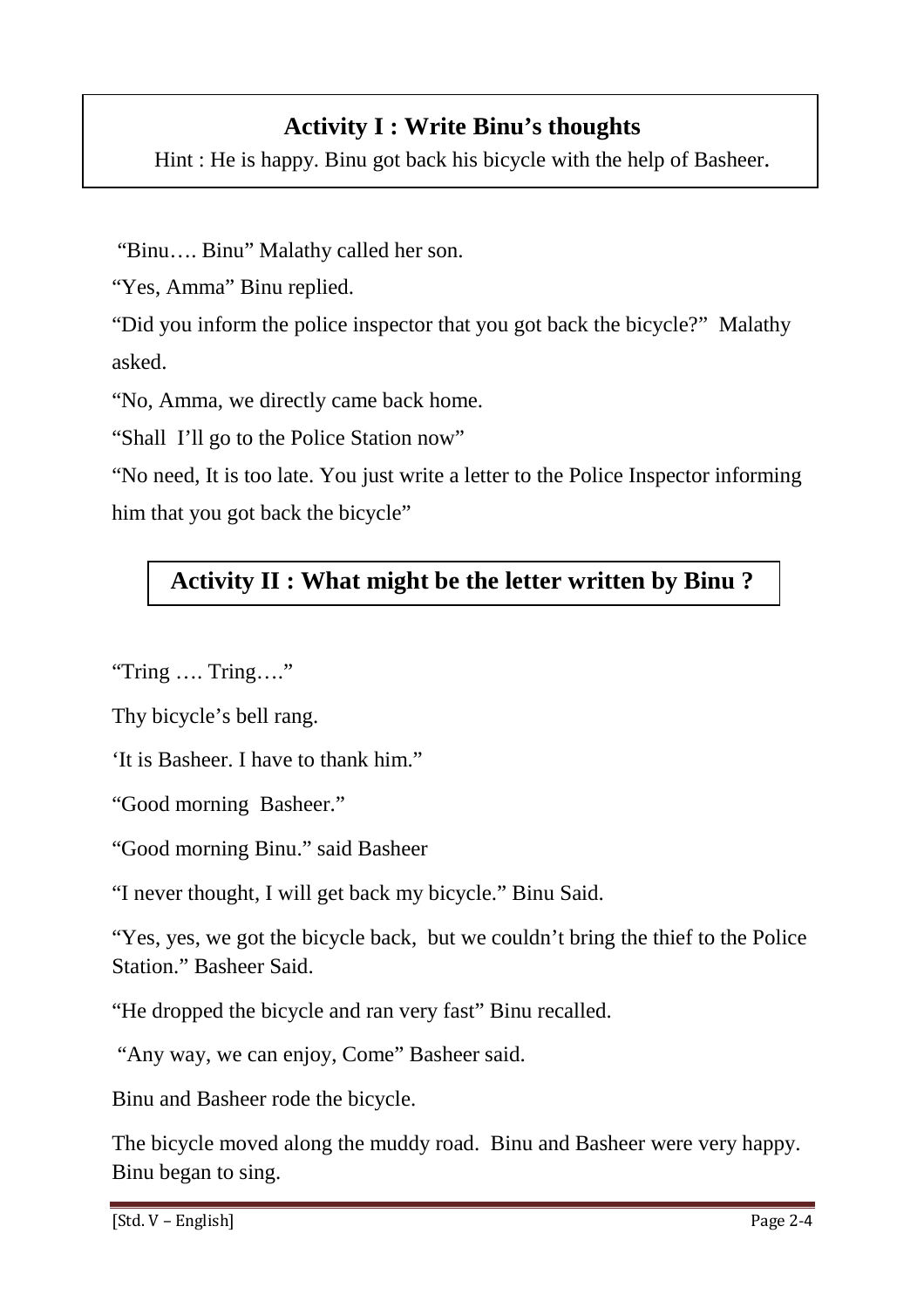*I got back my bicycle I am riding on the road I got back my bicycle I am riding with my friend ……………………………….. ……………………………….. ……………………………….. ………………………………..* 

# **Activity III: Add four more lines**